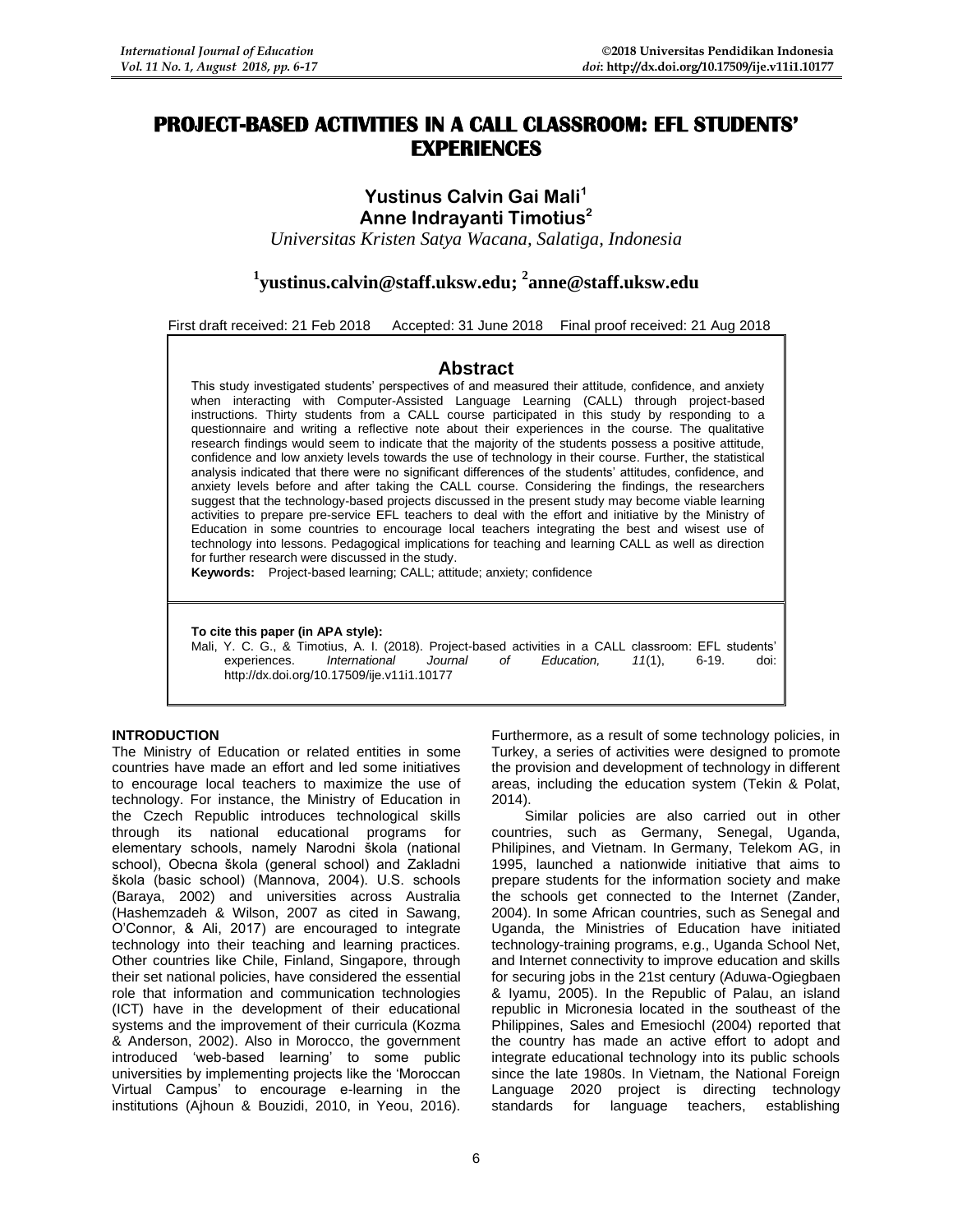VietCALL, a new organization that plays a primary role in implementing the standards (Levy, 2015).

Indonesia also follows a similar pattern to those of the countries, precisely when the Minister of Education and Culture of Indonesia emphasizes the essence of integrating technology in teaching and learning practices through educational policies of the country. The policies to highlight are the specific working descriptions stipulated in levels 6 to 8 in the Indonesian Qualification Framework<sup>1</sup> (IQF) (Kementrian Pendidikan Nasional Republik Indonesia, 2012). Briefly, IQF is a national framework aimed to equalize and integrate the educational field, work training, and work experience of every Indonesian citizen. The descriptions of those levels highlighting the necessity of the technology should be performed by Indonesian teachers possessing a Bachelor's or Master's degree and be translated into teaching and learning activities in higher education contexts. The specific working descriptions in level 6:

Being able to utilize ICT in their expertise, and being able to adapt to situations they are facing in solving a particular problem" (translated by the researchers).

The specific working descriptions in level 7: Being able to plan and manage resources under their responsibility, and conduct a comprehensive evaluation of their work benefiting ICT to create organization strategic development steps (translated by the researchers).

The specific working descriptions in level 8: Being able to develop knowledge, technology, and/or arts in their expertise or professional practices through research until they can produce an innovative and qualified work (translated by the researchers).

It seems to be true, therefore, that teachers, in Indonesia, are encouraged to improve competencies in line with the development of technology and national policies.

However, there have been situations in which technology does not efficiently contribute to students' learning caused by problems of implementing technology that puts little focus on the learning process and students' real needs (Bork, 1995), by teachers' doubts (Javad & Leila, 2015), lack of skills (Torat, 2000), creativity and innovations in using the technology (Cobo, 2011), as well as technical problems with the technology itself (Wichadee, 2014). Furthermore, Jati (2015) noted an argumentation about E-learning. He mentioned that many teachers tend to focus on the aspects of E-learning. They keep looking for the most sophisticated technology. However, they ignore the

learning aspect when they do not evaluate whether or not the technology facilitates the language learning process.

These situations call for an exploration about how faculty members should utilize technology to obtain maximum pedagogical benefits (Amirault, 2012; Deubel, 2007) and what technologies should be used for teaching and learning (U.S. Department of Education Office of Educational Technology, 2010 as cited in Ditzler, Hong, & Strudler, 2016) to promote language learning in courses so that students meet their learning expectations (Wilsey & Keengwe, 2012). In essence, some factors ensure the success of technological implementation in teaching and learning. One can be ascribed to individuals' attitudes because those who possess the positive attitude to technology can determine perceptions regarding technological tools (Papanastasiou & Angeli, 2008). As Kubiatko, Usak, Yilmaz, and Tasar (2010) point outed, when teachers possess positive attitudes to technological practices, they promote useful insights to their students dealing with accepting and using technology in a classroom. Importantly, "student attitudes and beliefs towards elearning, as well as their satisfaction with technology and are regarded as success determinants of future elearning initiatives" (Rhema & Miliszewska, 2014, p.169). In the subsequent sections, the authors discuss some foundational theories for the study and the research gap, which the present study addresses.

# **Types of Technology**

According to Stanley (2013), technology is classified as Internet, software, and hardware. Table 1 shows the examples of technology under every classification.

<sup>-</sup> $1$  Other related documents of Indonesian Qualification Framework are available online at: <http://kkni-kemenristekdikti.org/>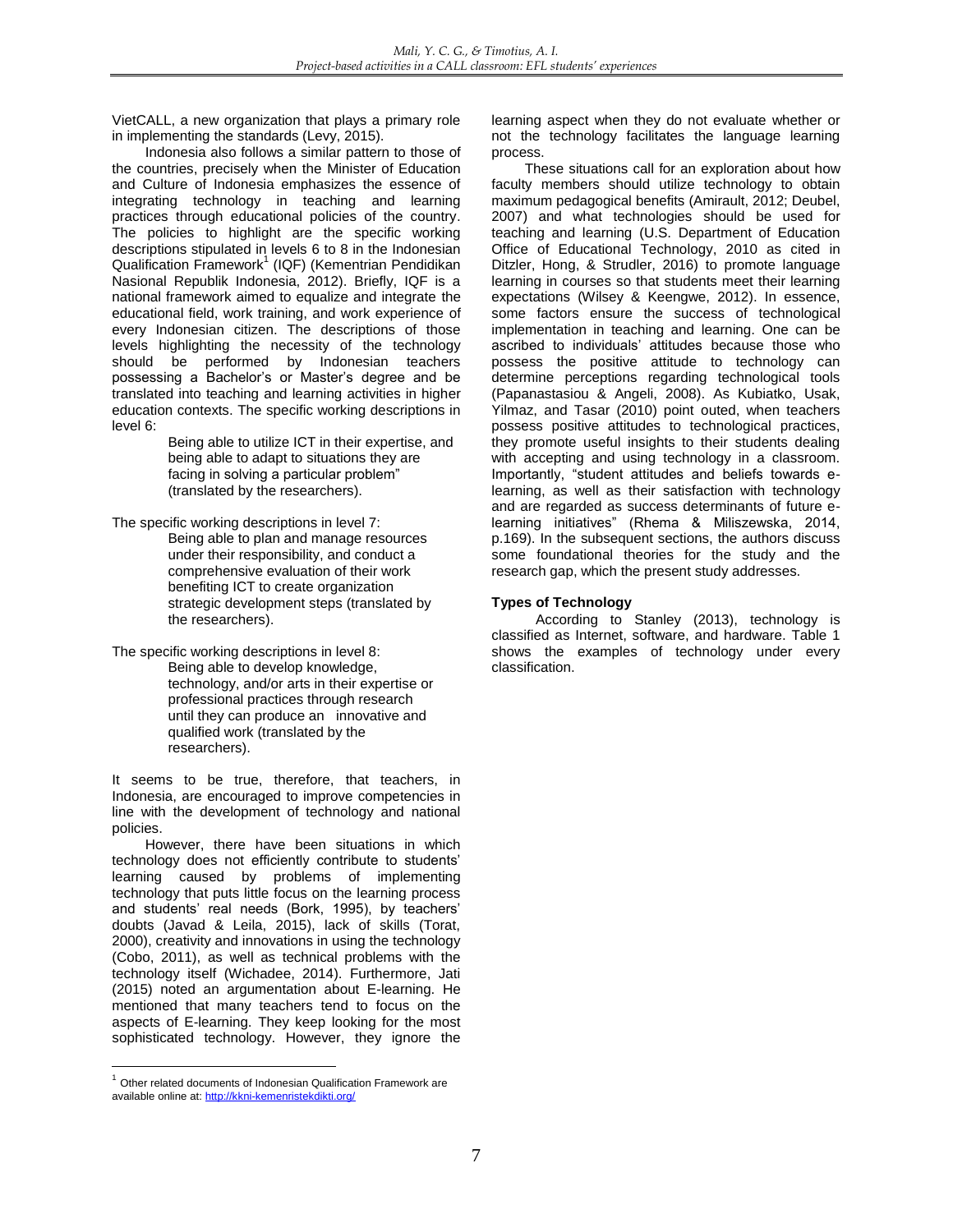| <b>Internet</b>          | <b>Software</b>         | <b>Hardware</b>         |
|--------------------------|-------------------------|-------------------------|
| automatic translators    | apps                    | CD-ROMs                 |
| blogs                    | authoring software      | computer room           |
| comic-creator websites   | concordances            | data projectors         |
| image-creation softwares | ebooks                  | digital cameras         |
| instant messaging        | electronic dictionaries | <b>DVDs</b>             |
| news website             | email                   | interactive whiteboards |
| online games             | interactive fiction     | laptops                 |
| podcasts                 | mind-mapping software   | mobile phones           |
| poster websites          | music software          | mp3 players             |
| social networks          | presentation software   | netbooks                |
| survey websites          | quiz-making software    | pen or flash drives     |
| text and voice chat      | screen-capture tools    | tablets                 |
| text and voice forums    | social bookmarking      | video cameras           |
| video-sharing websites   | sound-editing software  | voice recorders         |
| wikis                    | word processors         | webcams                 |

In the CALL classroom, the use of the Internet is related to social networks, online games, blogs, and web-based applications. Software mostly applies to *Microsoft PowerPoint* to present slides. Meanwhile, types of hardware used in the classroom are computers, laptops, and an LCD projector to display the slides of teaching materials and students' presentations.

# **Who We Are in the World of Technology**

People of different generations may also be different in the world of technology. There are some terms to explain different generations in the world of technology (Chaves, Maia Filho, & Melo, 2016). First, digital immigrants are the subjects who were born before the advent of digital technologies (Chaves et al., 2016). They are said to be the ones who have lived in the analog age and immigrated to the digital world (Ehiobuche & Justus, 2016). People of this generation are typically those who were born before the mid-1970s. They seem to be able to learn to use technology at a slower pace, compared to the next generations. As a result their capability of using technology is usually quite limited. They are not as 'fluent' as the future generations regarding technology utilization.

The millennial were "fomented since the early 1980s" (Chaves et al., 2016, p. 349). The millennial generation "is characterized by the hopeful determination and taste for technological innovations, especially the highly graphic, at the same time that doesn't appeal for slow stuff and negativity" (Chaves et al., p. 349). Furthermore, millennial learners are considered fast-paced electronic learners (Neumann, 2016). The millennial generations were not exposed to digital technology since they were born. However, they still quickly learn digital technology as 'fluently' as the next generation, the digital natives.

Digital natives are "the subjects whom were born in the current generation and that would have special qualities, especially regarding the learning process" (Chaves et al., p. 347). They are the people who were "born into an innate "new culture" (Ehiobuche

& Justus, 2016) and "have grown up with and used technology since the day they were born (Jackson, 2015, in Neumann, 2016). People of this generation, do not seem to have any problem in using technology. Usually, they are confident and 'fluent' users of digital technology as a result of being exposed to it from birth.

# **Perspectives on the Use of Technology**

A plethora of international studies is carried out to explore students' perspectives on the use of technology in their learning. Kubiatko et al. (2010) investigated attitudes of Turkish and Czech university students towards ICT use. The findings indicated an interest in using ICT in the sciences. The study also concluded that when used effectively, ICT provides additional benefits for such as enhancement of attitudes and computer skill that in turn could improve the effective implementation of ICT. Unal and Unal (2017) also did a study related to the flipped teaching model. It is one of the most well-known and recent technology-infused teaching models in which students learn a new concept at their home, but practice the concept in the classroom. Among others, they investigated students' perception in participating in a flipped classroom. The study revealed that compared to the traditional approach, students learned more, and there was higher teacher satisfaction.

Furthermore, Humble-Thaden (2011) investigated the utilization of cell phones in classrooms in research done in the U.S. From the survey of 166 first-year college students, the study revealed that the participants perceive the use cell phones to be positive. ...there is interest in and potential for educational implementation and use of cell phones as learning tools in schools." (Humble-Thaden, p. 10).

In Nigeria, Yusuf and Balogun (2011) examined competences and attitudes towards ICT use. The participants were undergraduate student teachers who enrolled in the teacher education programs for secondary school subjects. The study revealed that the students possess the positive attitude towards the use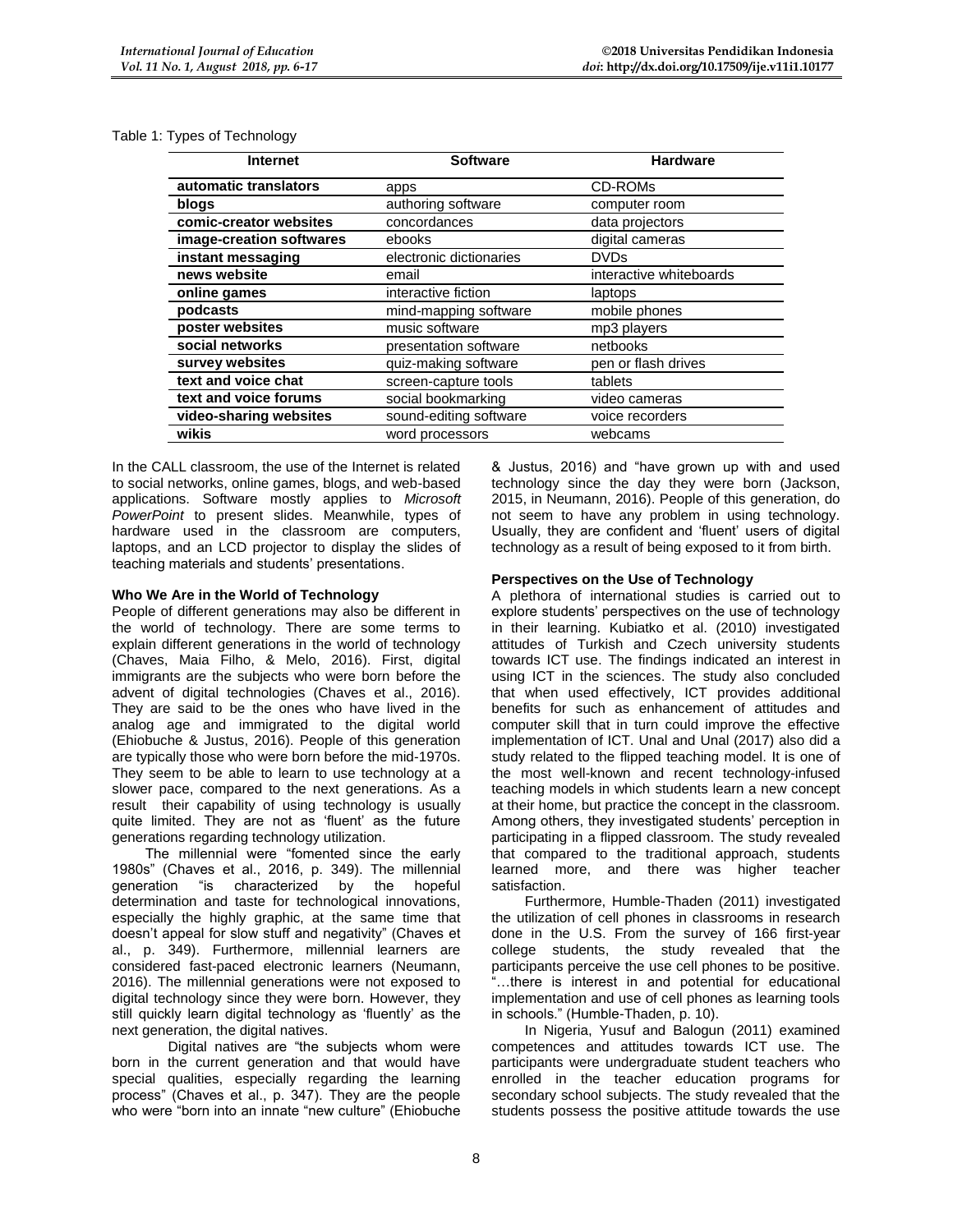of and skills related to word processing, general computer operation, downloading, and utilizing basic Internet resources.

Rhema and Miliszewska (2014) surveyed undergraduate engineering students at two Libyan universities. Empirical data showed positive attitudes and the willingness of students to engage in e-learning courses. Interestingly, the study would seem to prove that better access to technology and the Internet resulted in stronger positive attitudes.

In the following year, Balta and Duran (2015) looked at the use of an interactive whiteboard, and "an instructional tool that is connected to a computer and a projector and that enables the transfer of images from computer to the board" (p.15) to facilitate teaching activities. Quantitative findings indicated students' and teachers' positive preferences in utilizing the positive preferences in utilizing the technology, specifically in math courses.

More recently, Baz (2016) sought to investigate attitudes of using technology in language learning and teaching. The study involved ninety-eight Turkish English as a Foreign Language (EFL) student teachers in a state university in Turkey. Using a mixed-method design, the study showed that the participants possessed highly positive attitudes towards the use of technology in their language learning because of its convenience, time-efficiency, and capability to enhance students' engagement.

These studies inform the current investigation in response to the need for finding out students' perspectives from the eyes of Indonesian university students to learn EFL with the use of technology framed in a particular pedagogical approach. Also, the previous studies indicate the need for delving closely into more specific perspectives (e.g., attitudes, confidence and anxiety), both from quantitative and qualitative angles. Furthermore, responding creatively to the pessimistic views on technological practices and considering the essence of positive attitude and beliefs about technology, and the educational policy in Indonesia, this current study explored the implementation of technology-based projects framed in Project Based Learning (PBL) paradigms in a Computer Assisted Language Learning (CALL) classroom in a university setting.

In short, PBL is an approach to instruction in which a project is employed to teach curriculum concepts (Bell, 2010). PBL is also social practice into which students are socialized through a series of group activities involving the simultaneous learning of language, content, and skills (Slater, Beckett, & Aufderhaar, 2006). Hedge (2000) pointed out that PBL includes principles of learner-centered teaching, collaborative learning, and learning through tasks. In learner-centered instruction, students are encouraged to be responsible for their learning (Lingua Network Online, 2014) and engaged in a classroom discussion and problem-solving activity (Felder, 2015). In collaborative learning, students help and handle their own and group members' learning so that they can perform successfully in their learning (Gokhale, 1995). Then, in learning through tasks, students do an activity

in which they use their available language resources to achieve a particular goal and to result in a real outcome (Richards & Renandya, 2002; Richards & Schmidt, 2010). More specifically, this study aimed to find out whether or not there was a significant difference of students' perspectives (e.g., attitude, anxiety, and confidence) towards technological practices particularly to learn EFL after they completed all the projects in the CALL classroom during a semester period. The hypothesis of this study was:

> H0: There is no significant difference between students' perspectives toward technology before and after taking CALL class

H1: There is a significant difference between

students' perspectives toward technology

before and after taking CALL class.

The answer to the hypothesis was obtained through qualitative responses of the students who reflected the implementation of the projects in the classroom through the use of a reflective note.

The discussions in this paper will be an interest of pre- and in-service EFL teachers who are now looking for ideas about educational technologies that can be used for teaching and learning in EFL contexts, particularly in the context of higher education in Indonesia. The contribution of the study is to provide some details about how educational technology is learned and maximized in an Indonesian EFL setting. The merit of the research can also provide an answer to the immediate need for more bottom-up initiatives and actions from schools' local actors to understand potentials, and detriments of using technology in schools, and to provide technological perspectives of what will work, and what will not (Mannova, 2004). Also, the study can suggest constructive evaluations towards the use of PBL in the CALL classroom. It also describes types of educational technology that can be potential tools to facilitate students in learning EFL. Lastly, the present study is to be a positive response to a recent view of Mosier, Bradley, and Perkins (2016) that the exploration of students' perception of PBL is still little known.

# **METHOD**

This study investigated if there was a significant improvement of students' perceptions toward technological practices particularly with English as a Foreign Language (EFL) after they completed all the projects in the CALL classroom during a semester. To achieve the research objective, the study employed a mixed-method design that included a survey with a questionnaire administered at the beginning and end of the semester and a reflective note to support the questionnaire data.

# **Research Setting and Participants**

The site of this study was in single CALL classroom at English Language Education Program of a private university in Central Java, Indonesia. For additional information, the teaching and learning process of the course was done in a computer laboratory, in which every student was provided with a computer connected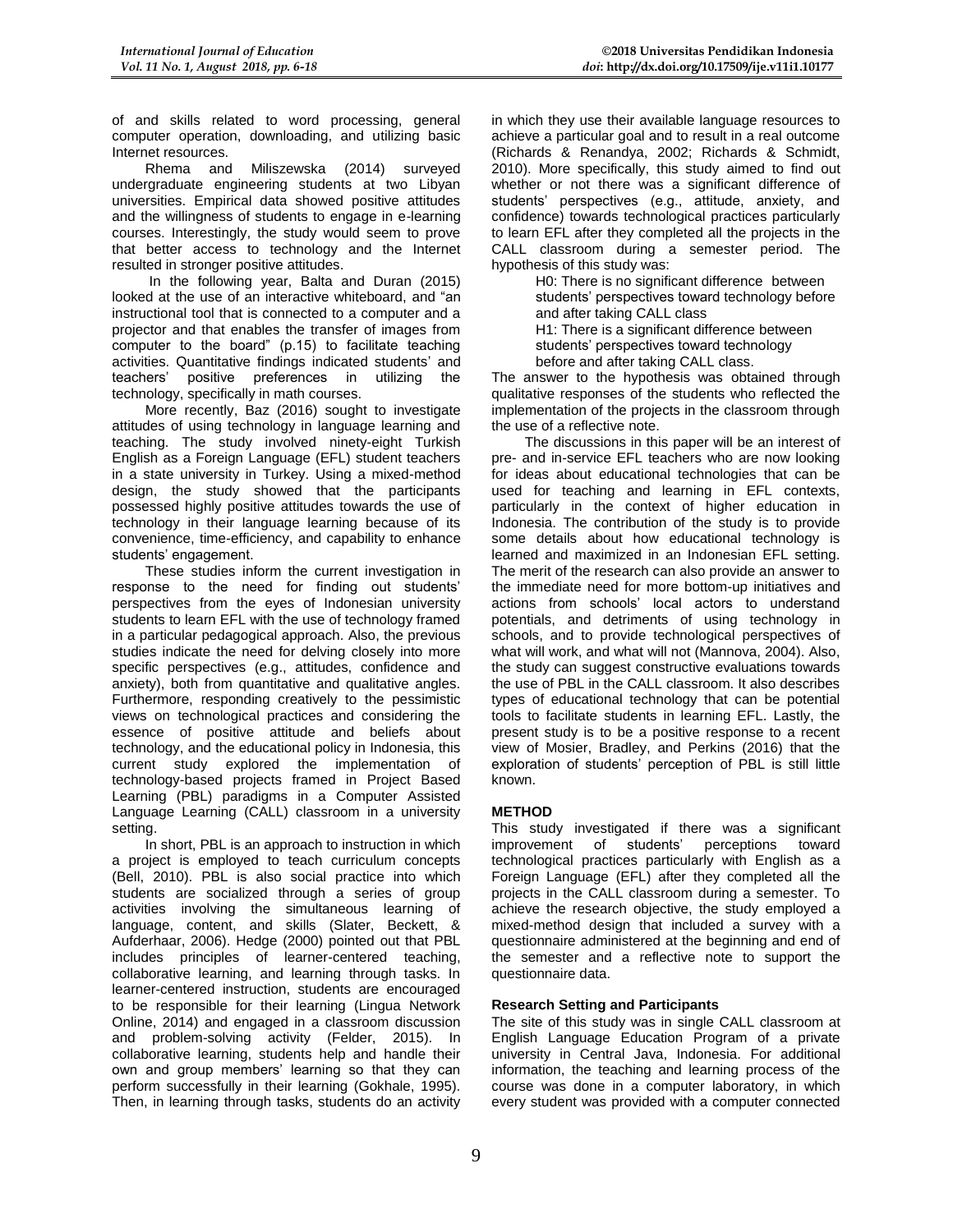to the Internet. The study program has an explicit mission statement that encourages lecturers to integrate technology and maximize its potential into their teaching practices.

> "To have teaching and learning process by optimizing the use Information and Communication Technology (ICT) through a service committed to life-long learning." (translated by the researcher)

Therefore, it was evident that the selection of the CALL classroom at the university represented an ideal setting for the study that helped to achieve the research validity and to ensure the availability of relevant and productive data for the study. The study involved thirty students, aged from twenty to twenty-two years old, in the classroom. This study spanned four months from January to April 2017.

# **Descriptions of the Technology-Based Projects**

During the semester period, students in the CALL classroom completed two main technological-based projects that were done in a group of three to four students. With regards to Mali's (2017) elaborations, the first project was [a] technological workshops. In this project, the teacher gave students a general technological topic (e.g., google facilities, social networking sites, and educational games) or a more specific technological application (e.g. *Wordhippo*, *Screencast-O-Matic*, and *Kahoo*t) to be presented in the classroom. The first presentation is in the form of *PowerPoint* slides that discuss principles of CALL evaluation by Chapelle (2001). For instance, the students had to explain related definitions of the technology and discuss who will be the best users of the particular technology, how interactive the technology is, and how the technology can provide language learning activities for its users. Figure 1 illustrates the presentation.



Figure 1: The Classroom Presentation

This *PowerPoint-*based presentation was then followed up by a mini-workshop. In this workshop, the students had to prepare activities in which their classmates could utilize the technology presented. The teacher gave the students 90 minutes to run the workshop and encouraged every student in the group to perform and be actively involved. During the workshop, the teacher allowed other students in the classroom to clarify things and ask for assistance while using the presented technology. After the group presentation, other students were asked to give constructive oral comments concerning their friends' performances during the workshop. Figure 2 helps to illustrate the workshop activity.



Figure 2: The Workshop Activity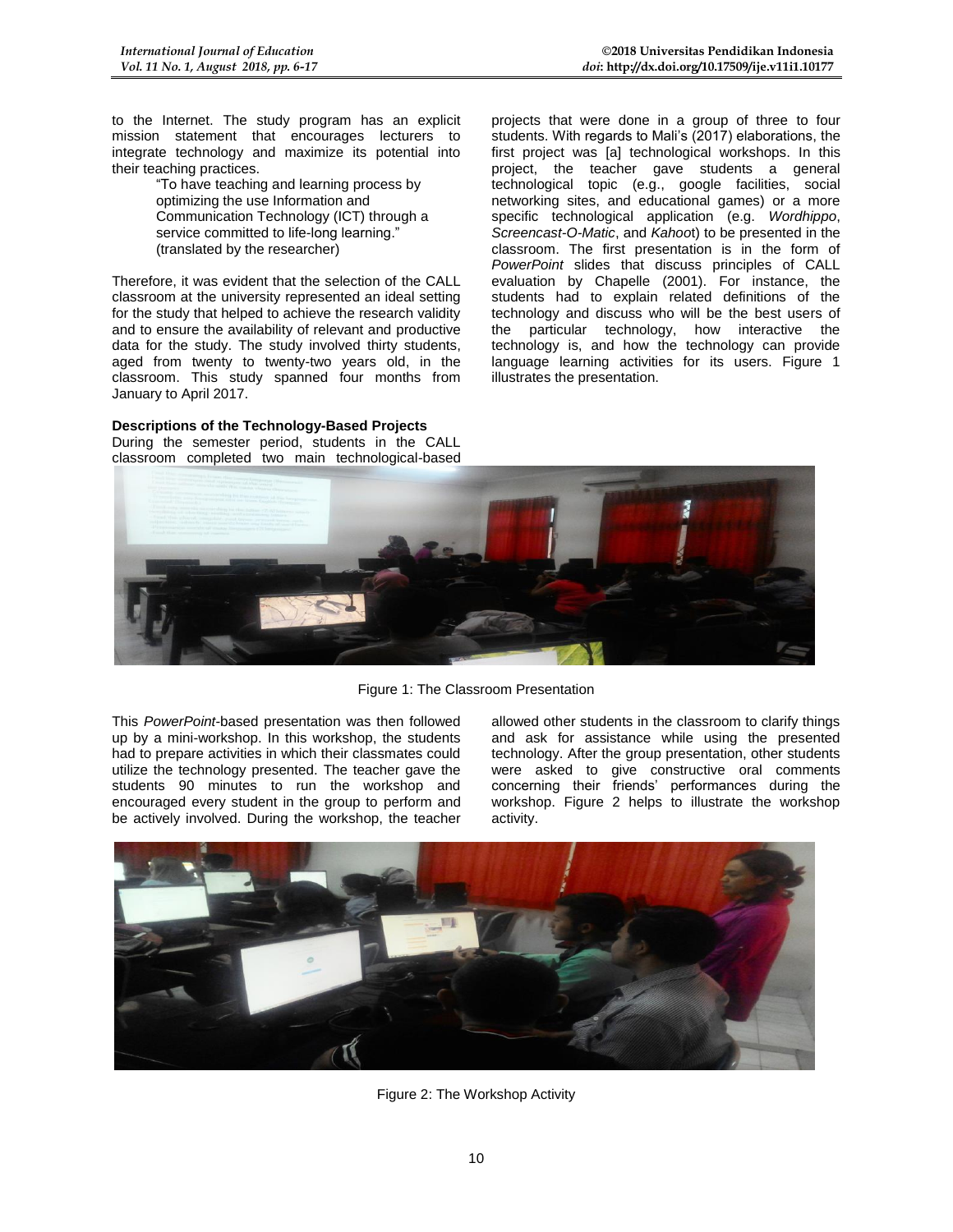The second project was [b] lesson plans. In this project, the students had to work in the same group to create one lesson plan for the workshop they had presented. In other words, all activities in the workshop had to be based on the lesson plan. With this activity, students could have opportunities to the role play as a teacher who ran language learning activities with the technology. The lesson plan should cover five essential parts, namely [1] course information, [2] technology requirements, [3] activities designed, [4] students' assessment, and [5] caveats. First, in the course information part, the students detailed learning objectives, skills to learn (e.g., speaking, listening, writing, or reading), and an intended level of their students. Second, in the technology requirement part, the students listed any hardware, software, supporting facilities to run the activities. Third, in the activities planned part, the students described learning activities to do. Then, they provided some details about names and duration for each activity. After that, they explained references, particular websites, or software they used to

support the activities. Fourth, in the assessment portion of the lesson plan, the students explained a criterion how learners are going to be assessed. If the students adapted any evaluation forms on the Internet, they had to state the references. Last, in the caveats, the students reported possible considerations for teachers who wish to apply the lesson plan, including requirements, problems, and other essential details.

# **Research Instrument**

The data for the survey was collected from a questionnaire adapted from Papanastasiou and Angeli (2008). More specifically, the questionnaire designed consisted of items asking the students to agree or disagree with four-scale (1-4) options ranging from 1 (strongly disagree); 2 (disagree); 3 (agree); 4 (strongly agree). For the interpretation, the means from the analysis used the following range: 1-1.75 (strongly disagree); 1.75-2.5 (disagree); 2.5-3.25 (agree); 3.25-4 (strongly agree). Table 2 displays constructs of the questionnaire.

Table 2: Perspectives of the Use of Technology in the *CALL* Classroom (Shown for a brevity sake)

| <b>Components</b>                            | No                                                                                         | <b>Statements</b>                                                                                                                                                                          |  |
|----------------------------------------------|--------------------------------------------------------------------------------------------|--------------------------------------------------------------------------------------------------------------------------------------------------------------------------------------------|--|
|                                              | I feel comfortable with the idea of the technology as a tool in teaching and learning<br>1 |                                                                                                                                                                                            |  |
|                                              | the target language.                                                                       |                                                                                                                                                                                            |  |
|                                              | The use of the technology as a language learning tool excites me.<br>2                     |                                                                                                                                                                                            |  |
|                                              | 3<br>The technology is a valuable tool for teachers.                                       |                                                                                                                                                                                            |  |
|                                              | 4                                                                                          | The technology will change the way I teach the target language.                                                                                                                            |  |
| Attitude<br>5                                |                                                                                            | The technology will change the way students learn the target language in my<br>classes.                                                                                                    |  |
|                                              | 6                                                                                          | The technology helps students understand concepts of the target language in more<br>effective ways.                                                                                        |  |
|                                              | $\overline{7}$                                                                             | The technology helps students learn the target language because it allows them to<br>express their thinking.                                                                               |  |
|                                              | 8<br>The technology helps teachers (me) to teach the target language in more effective     |                                                                                                                                                                                            |  |
|                                              |                                                                                            | ways.                                                                                                                                                                                      |  |
| 9<br>10<br>Anxiety<br>11<br>not easy to use. |                                                                                            | The use of technology in teaching and learning the target language stresses me out.                                                                                                        |  |
|                                              |                                                                                            | The use of technology in teaching and learning the target language scares me.                                                                                                              |  |
|                                              |                                                                                            | The technology is not conducive to student learning the target language because it is                                                                                                      |  |
|                                              | 12 <sup>2</sup>                                                                            | The technology is not conducive to good teaching the target language because it<br>creates technical problems.                                                                             |  |
| 13                                           |                                                                                            | I feel confident that I can design technology-enhanced language learning activities<br>for my students (classmates).                                                                       |  |
| Confidence                                   | 14                                                                                         | I feel confident that I can design technology-enhanced language learning activities to<br>meet certain learning goals.                                                                     |  |
|                                              | 15                                                                                         | I feel confident that I can use certain technology-enhanced language learning to help<br>my students (classmates) to understand particular concepts of the target language<br>more easily. |  |

# **Data Collection Procedure**

Initially, the researchers distributed the questionnaire in the second meeting  $(17<sup>th</sup>$  January 2017) and in the fourteenth meeting  $(14<sup>th</sup>$  March 2017) of the classroom. Both questionnaires were analyzed to see whether there were significant differences in scores of each statement. Then, the researchers asked the students to write a note that reflected their feelings towards the use

of technology for language learning before and after the CALL classroom. The students submitted the notes in the classroom meeting  $(21<sup>st</sup>$  March 2017). Then, the researchers read the responses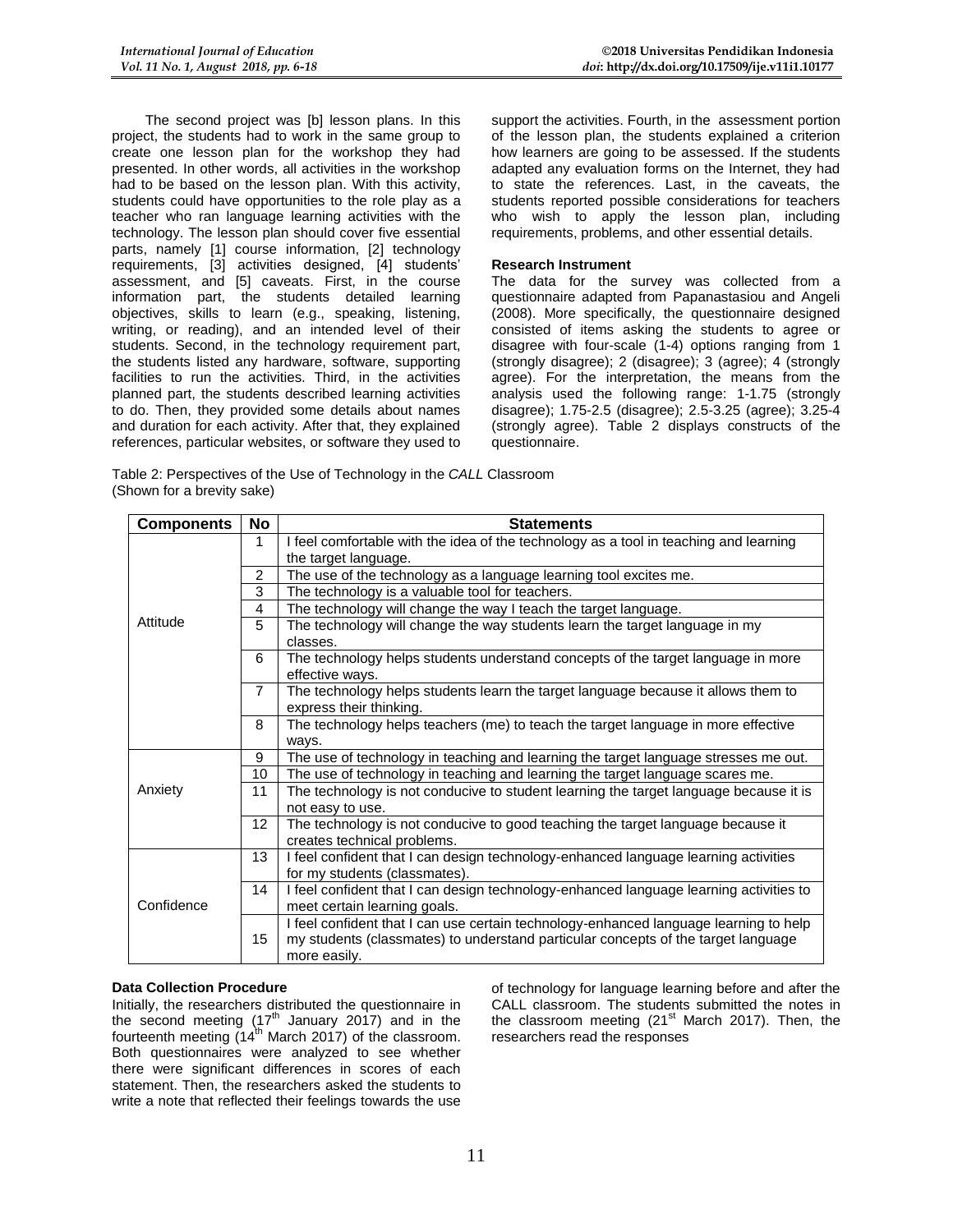and circled some ideas that the students needed to explain further. In the following classroom meeting  $(27<sup>th</sup>)$ March 2017), the researchers re-distributed the note to the students and asked them to clarify the circled responses, so that more in-depth information about the issues could be delved. This activity was done twenty minutes before the class ended.

# **Data Analysis Procedure**

The questionnaire data were analyzed statistically. Specifically, paired-samples t-test was used with the help of SPSS software. Meanwhile, the written responses on the note were analyzed using content analysis guidelines that define a process of summarizing, reporting written data, and examining emergent nature of themes from the data (Cohen, Manion, & Morrison, 2007). Initially, the researchers read all the written responses. Then, they defined the units of analysis by underlining sentences that indicated the students' attitude, anxiety, and confidence before and after taking the CALL class. That step was followed by deciding the codes to be used in the analysis. Later, the researchers wrote some words to label the underlined sentences indicating the issues. After they had written the codes, they started to develop them into three main themes, namely attitude, anxiety, and confidence of utilizing technology for language learning before and after taking the CALL class. Some excerpts of the students' reflective notes were recorded to support the discussions of every theme.

#### **FINDINGS AND DISCUSSION**

This part consists of two main sub-sections to provide some details about the results of the questionnaire and the reflective note. The findings in each sub-section were supported by excerpts from the students' written responses (NTE) as they were so that the researchers, according to Sawir (2005), can maintain a truth-value of the responses.

# **Findings from the Questionnaire**

The indicators' scores (questionnaire questions) were first tested for reliability, validity, and normality. Then, indicators that were not valid were removed from the analysis. The researchers discussed the results of each variable in the subsequent sections.

#### *The Students' Attitude of Using the Technology*

The first variable was related to participants' attitude towards the use of technology in language teaching. Regarding reliability, the Cronbach's Alpha was 0.711 for the pre-questionnaire and 0.716 for the postquestionnaire. These indicated that the questions for this variable were reliable (>0.6). At the validity test, at the pre-questionnaire, question number six was removed because it was not considered a valid question (0.141 or above 0.05). At the post-questionnaire, question number one was removed because it was not considered a valid question (0.169 or above 0.05). The other items were valid because they range between 0.000-0.010 (below 0.05). After removing the invalid questions, the normality test was conducted using the Kolmogorov-Smirnov statistic. The result of the test (0.027) violated the assumption of normality (above 0.05) of the questions in the questionnaire. With this condition, the non-parametric test (Wilcoxon Signed Ranks Test) was used. The result is summarized in Table 3.

From Table 3, it is evident that there was no significant difference between students' attitude at the beginning and toward the end of CALL class (sig. 0.759 or above 0.05). However, the descriptive statistics depicted that the mean at the beginning of the CALL class was 3.219 (agree) and 3.252 (strongly agree) towards the end of the course. This means that the students already had the positive attitude about the use of technology in language classrooms from the beginning of the class and this attitude increased slightly by the end of the class.

#### Table 3: The Students' Attitude of Using Technology **Test Statistics<sup>a</sup>**

|                        | TOT POS AT<br>D WTHOUT1 |
|------------------------|-------------------------|
|                        | TOT_PRE_AT<br>D WTHOUT6 |
| 7                      | $-307^b$                |
| Asymp. Sig. (2-tailed) | .759                    |

a. Wilcoxon Signed Ranks Test

b. Based on negative ranks.

# *The Students' Anxiety of Using the Technology*

The second variable was related to participants' anxiety towards the use of technology in language teaching. The reliability test resulted that the Cronbach's Alpha was 0.743 for the pre-questionnaire and 0.752 for the post-questionnaire. Therefore, the questions for this variable were reliable (>0.6). At the validity test, all the pre-questionnaire and post-questionnaire questions were considered valid because they ranged between 0.000-0.010 (below 0.05). In the normality test, using the Kolmogorov-Smirnov statistic, the result of the test (0.025) violated the assumption of normality (above 0.05) of the questions in the questionnaire. As a result, the non-parametric test (Wilcoxon Signed Ranks Test) was used. The result of the test is summarized in Table 4.

Table 4 shows that there was no significant difference between students' anxiety at the beginning and toward the end of CALL class (sig. 0.595 or above 0.05). Nevertheless, the descriptive statistic result indicated that the mean at the beginning of the CALL class was 2.008 (disagree) and 2.05 (disagree) towards the end of the class. This means that the students had low anxiety about the use of technology in language classrooms from the beginning through the end of the class.

Table 4: The Students' Anxiety of Using Technology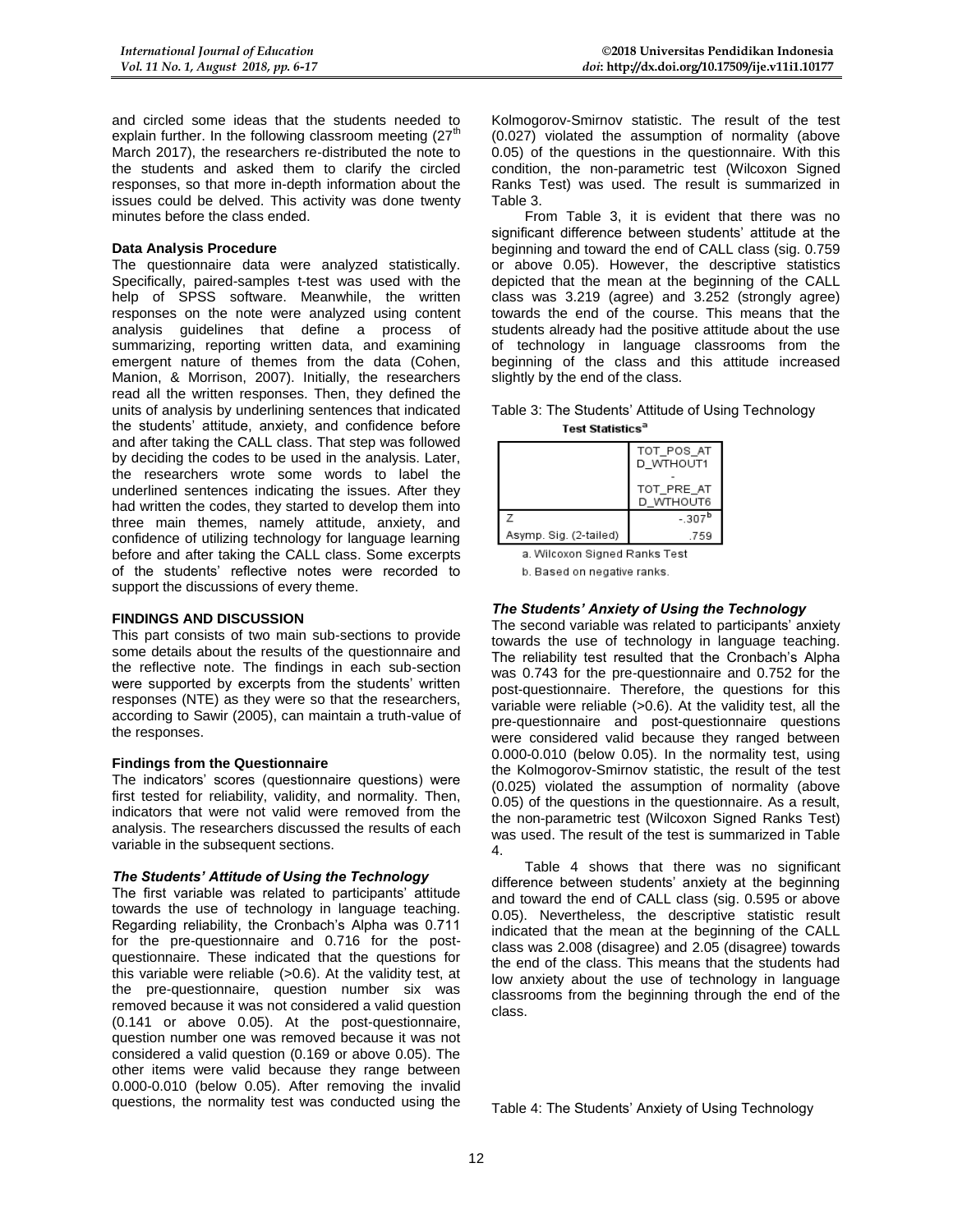| <b>Test Statistic</b> |  |
|-----------------------|--|
|-----------------------|--|

|                        | TOT_POS_AX<br>TOT_PRE_AX |
|------------------------|--------------------------|
|                        | $-569b$                  |
| Asymp. Sig. (2-tailed) | .569                     |

a. Wilcoxon Signed Ranks Test

b. Based on negative ranks.

# *The Students' Confidence of Using the Technology*

The third variable was related to participants' confidence in using technology in language teaching. From the reliability test, it was depicted that the Cronbach's Alpha was 0.840 for the pre-questionnaire and 0.852 for the post-questionnaire. Therefore, the questions for this variable were highly reliable (>0.8). For the test of validity, all the pre-questionnaire and post-questionnaire questions were valid because they ranged between 0.000-0.010 (below 0.05). In the normality test, using the Kolmogorov-Smirnov statistic, the result of the test was 0.000 (below 0.05). Therefore, the questions violated the assumption of normality (above 0.05). As the other variables, the non-parametric test (Wilcoxon Signed Ranks Test) was used. The result of the test is summarized below.

Table 5: The Students' Confidence of Using Technology Test Statistics<sup>a</sup>

|                        | TOT POS C<br>ON-<br>TOT PRE C<br>OΝ |
|------------------------|-------------------------------------|
|                        | $-0.859^{\rm b}$                    |
| Asymp. Sig. (2-tailed) | .390                                |

a. Wilcoxon Signed Ranks Test

b. Based on negative ranks.

It is evident in Table 5 that there was no significant difference between students' confidence at the beginning and by the end of CALL class (sig. 0.390 or above 0.05). Nevertheless, from the descriptive statistic, it can be seen that the mean at the beginning of the CALL class was 3.16 (agree) and towards the end of the class, the mean increased to 3.25 (strongly agree). Therefore, it can be concluded that students were already confident in using technology in language learning and their confidence increased slightly towards the end of the class.

# **Findings from the Reflective Note**

The students' reflective note was used to provide further clarification towards the perspectives (e.g., attitude, anxiety, and confidence) of the use of technology for language learning before and after the students took the CALL classroom. Therefore, this section displayed the research findings based on three main categories, namely attitude, anxiety, and confidence of using the technology. Importantly, the results from the reflective note would seem to indicate that all students had a positive attitude to the use of technology for language learning in their classroom after they collaboratively completed all the technological projects in the classroom.

### *The Students' Attitude of Using the Technology*

Regarding attitude, the CALL classroom could help the students to learn and try new technology that they had not used before. Before taking the class, most of the students acknowledged that they often use some technology that they were already familiar with, such as Facebook, Email, Schoology. "Previously, I just know few technologies to support my language learning, like Schoology. It is used for submitting assignments, downloading materials, and seeing my score" (student 30/NTE). Student 21 also shared similar feelings.

Before taking the CALL class, I did not feel that it was special in using the technology for language learning. It is common for me to pay attention to my lecturer's explanation from his *Power Point* slides. I did not use many online media/ platforms for language learning. I only used Facebook, Email, and Schoology. I also used a laptop and a mobile phone in the learning process. After taking the class, I can learn about more various technology, such as *Clarisketch<sup>2</sup> , Storybird<sup>3</sup> ,*  Abcya<sup>4</sup> and I am happy about that. (Student 21/NTE)

More specifically, student 22 could learn the new technology from her classmates who delivered their technological presentations and workshops. "I get more information from my friends' presentation. They explain the descriptions, advantages, disadvantages, and instructions how to use and apply the applications or websites for teaching and learning activities. After doing the presentation, they also lead a workshop how to use them" (student 22/NTE).

#### *The Students' Anxiety of Using the Technology*

In her reflective notes, student 6 stated that the CALL classroom successfully changed his mindset that learning the target language using technology was something complicated and confusing. "After taking the class, I know that many software and sites support language learning. All of them are easy to access and to use by teachers and students. For example, I just know *Screencast-o-matic*<sup>5</sup> *,* and it can be used to

Accessible at http://screencast-o-matic.com/home,

<sup>&</sup>lt;u>.</u> <sup>2</sup> Accessible a[t https://www.clarisketch.com/,](https://www.clarisketch.com/) Clarisketch is an android based application that enables its users to take pictures, draw, record their voice, and share their edited pictures (Bharti, 2014).

Accessible at [https://storybird.com/,](https://storybird.com/) Storybird enables its users to create visual stories with pictures.

Accessible at [http://www.abcya.com/,](http://www.abcya.com/) Abcya is a teachercreated website in which its users can access educational games and apps specifically for kids (ABCya.com, L.L.C, 2017).

Screencast-O-Matic is a free web-based program and similar to video lecturers (Powell & Wimmer, 2014) that enables its users to create basic screencasts (Donahoe, 2015) that can be delivered using the Internet (Budden, 2016).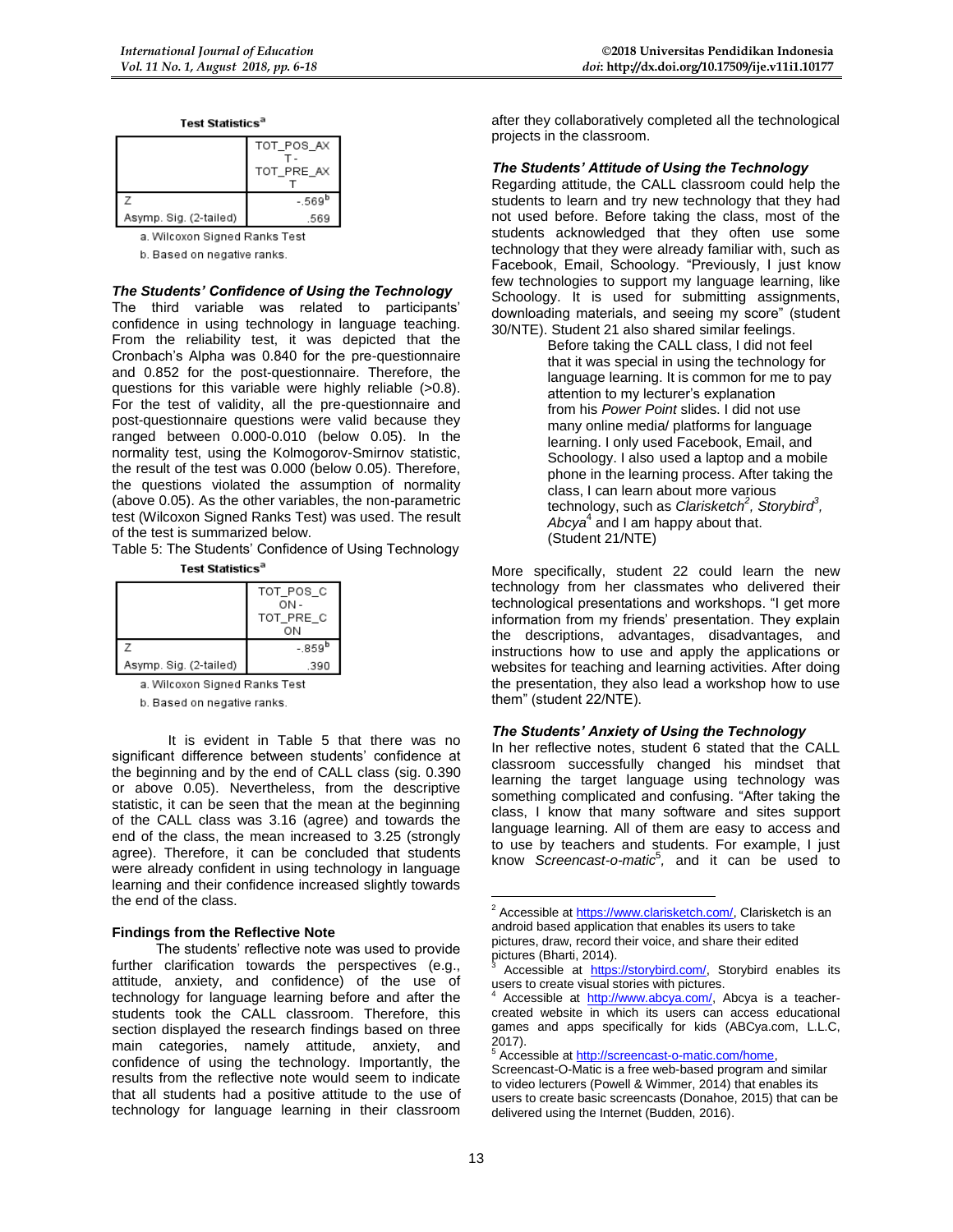support my teaching" (Student 6/ NTE). Student 2 also shared similar ideas.

Before taking the CALL classroom, I was little worried because I did not like technology. I also think that we will learn about how to use the computer like students in the Faculty of Information and Technology. This course will be hard for me. After taking the classroom, I enjoy the learning activities that give advantages of using technology. For example, I more understand that technology is not always about Microsoft word and excel. I can find many games to learn English. (Student 2/NTE)

In addition, student 11 reflected similar views.

Before taking the classroom, I thought that using technology for language learning is difficult to access and take a lot of time in preparing the material. I also thought it needs money to access an application or website. When I tried to find the material on the Internet, there are many sources that are not trusted. After taking the classroom, I know some websites that I can use to learn speaking, writing, grammar, vocabulary, and reading for free, such as *Ed-ted, Storybird,*  Wordhippo<sup>6</sup>. (Student 11/NTE)

Furthermore, student 14 wrote that "after taking the CALL class, I feel that technology has now have been more attractive with its web interface that attracts the users. It is designed well to provide fun, practical, and efficient language learning activities" (student 14/NTE).

#### *The Students' Confidence of Using the Technology*

The data clarified that the CALL classroom enhanced students' confidence of using the technology for language learning in a way that they could obtain more technological knowledge and mastery that they could use in their working places. "If I become a teacher in the future, I will use what I have learned from the CALL class" (student 28/NTE). In addition, "I feel grateful because the technology I learn in this class can be used as a tool to help me when I am a worker. *Google Docs*  can help me to share files with my workmates. *Storybird*  can help me to make a storybook for my children in the future." (student 9/NTE). Student 4 had a similar thought to what student 9 wrote in her note.

> "I feel lucky to take this class since I can get many experiences to use technology to learn English. Moreover, we have to practice how to use the applications, such as *Kahoot*<sup>7</sup>

<u>.</u>

and *ScribbleNauts<sup>8</sup> ,* in the classroom. Therefore, I can use high technology in my language classroom now." (student 4/ NTE)

Student 26 also wrote, "I feel more confident because of all the things that I have learned in the classroom. I think if someday I become a teacher, all those things will help me in my teaching process" (student 26/ NTE). In a similar view, student 17 expressed her feelings. "I can apply what I have learned in this class to teach my private course students and my students in my learning service community (English club in my church and village). For example, I can use *Storybird* in teaching past tense" (student 17/ NTE). In addition, from this class, I get some weapons if I become a teacher. I know some applications, such as *Storybird, Clarisketch, WordHippo*, and *Screencast-o-Matic*" (student 25/ NTE). Similarly, student 14 wrote that one day, if I become a teacher, I will involve those applications to my classroom to make my students like English" (student 14/ NTE).

The research findings indicated that the students possessed the positive attitude, confidence, and low anxiety before and after they learned CALL in the course. This finding appears to corroborate the results of the previous studies (e.g., Unal & Unal, 2017; Balta & Duran, 2015; Baz, 2016) on the positive trends in using technology in classrooms. In the present study, the positive findings were significantly affected by the fact that they learned various, yet easy-to-use technology in the classroom. In Nigeria, the student teachers also had the similar positive attitudes when learning the simple and convenient use of technology (Yusuf & Balogun, 2011; Baz, 2016). This finding raises a reflective question if the choice of technology to introduce in a classroom can greatly impact students' attitudes towards the technology. With these in minds, we believe teachers should introduce potential educational technologies to their students. However, the teachers have to ensure that they select ones that the students can access and operate easily so that they can prevent their students from experiencing: unnecessary doubts (Javad & Leila, 2015) and fear (Torat, 2000) in using technology as well as technical problems with the technology itself (Wichadee, 2014), which could reduce opportunities of technology to contribute effectively to students' learning.

The positive attitude, confidence, and anxiety of the students were also influenced by the collaborative activities done in the course. This finding demonstrates the essence of collaborative learning where students can help one another to perform successfully in their learning (Gokhale, 1995). Nevertheless, the finding addresses another reflective question whether the students can maintain their positive attitudes and feel confident when they work individually without any

<u>.</u>

<sup>&</sup>lt;sup>6</sup>Accesible at [http://www.wordhippo.com/,](http://www.wordhippo.com/) Wordhippo is an online dictionary/thesaurus by which its users can find opposites, rhyming words, translation, and lots more besides of a word (Hill, 2013).

Accessible a[t https://getkahoot.com/,](https://getkahoot.com/) Kahoot is a social, fun, and game like-learning online-based

platform in which its users can create questions for unlimited number of players

<sup>&</sup>lt;sup>8</sup> Further information about this computer (educational) game can be accessed at

<https://www.scribblenauts.com/scribblenauts/unmasked>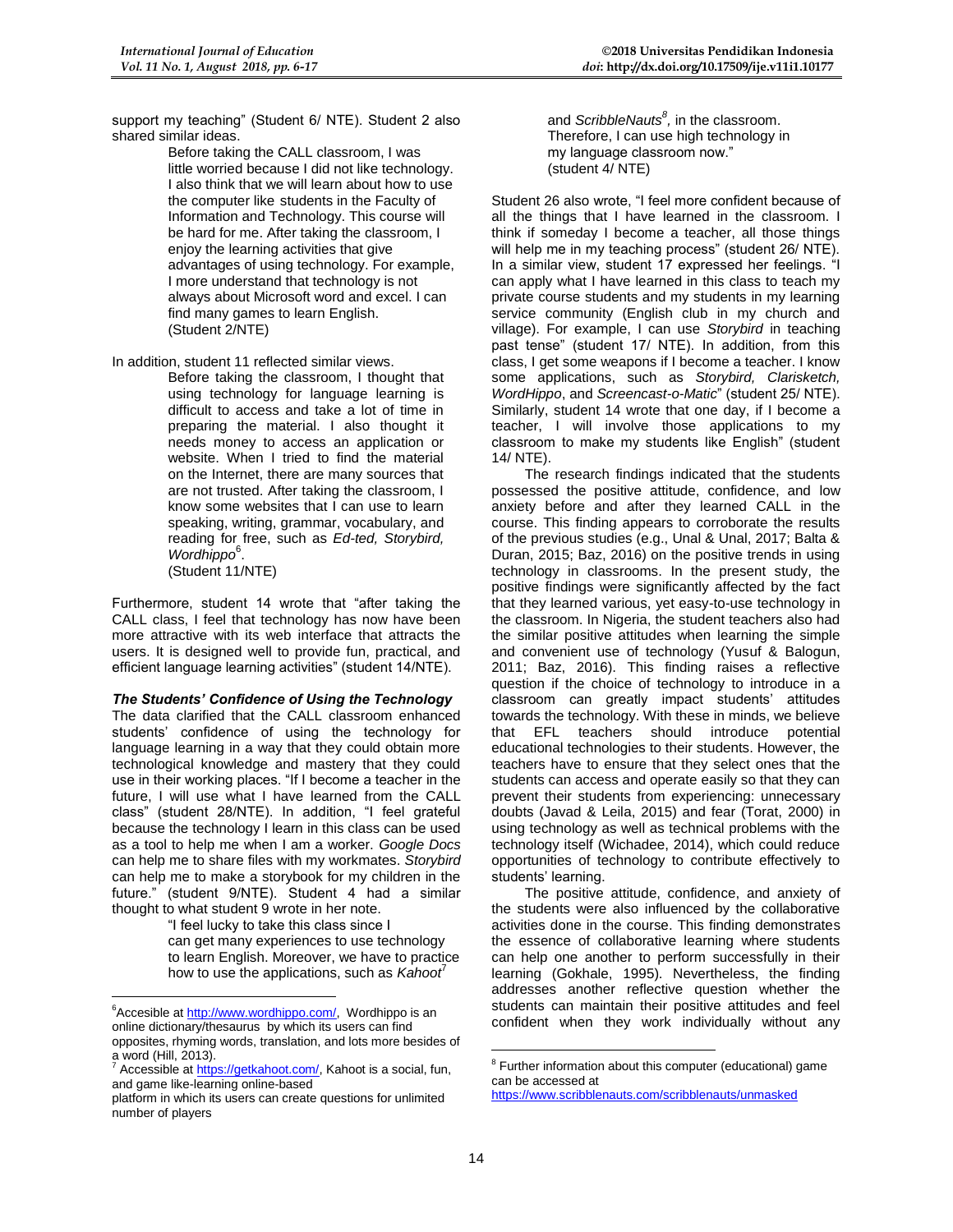support from their group mates in the technological exploration and practices in the course.

The statistical analysis would seem to indicate that there was no significant difference in the students' attitudes, confidence, and anxiety levels before and after taking the CALL course. The reason for this result might be the fact that the participants (who were born after the 1980s) are digital natives (Chaves et al., 2016) who have been exposed to digital technology ever since they were born. Therefore, most people of this generation, as the participants in this study, may not be as anxious in using technology. They seem to be more confident and have a more positive attitude toward technology compared to, especially, digital immigrants.

More specifically, the analysis showed that most of them had already possessed positive attitude and confidence as well as low level of anxiety of using technology before taking the course. These positive feelings continued through the semester so that they did not hinder their technology-based practices in their course. The most obvious reason for this result was most of the students had already been familiar with types of technology, such as the Internet, software, and hardware (Stanley, 2013) before they entered the course as what student 21 clarified in the reflective note.

Considering the positive attitude, low anxiety, and confidence levels of the students to technology in the classroom, the researchers might state that the technological based projects can become an alternative learning activity to prepapre pre-service EFL teachers to deal with the effort and initiative by the Ministry of Education in some countries as to encourage local teachers integrating the best and wisest use of technology into lessons (see, for instance, Baraya, 2002; Kozma & Anderson, 2002; Tekin & Polat, 2014; Zander, 2004; Aduwa-Ogiegbaen & Iyamu, 2005; Sales & Emesiochl, 2004; Levy, 2015). Also, the projects can be activities to deal with a concern (Kubiatko et al., 2010) that prospective teachers need to have technology-based courses and training so that they can plan, practice, and try to integrate technology into their teaching practices confidently.

# **CONCLUSION AND RECOMMENDATIONS**

Throughout the technology-based projects, (e.g., the technological workshops and the lesson plan) framed in PBL paradigms, the research reveals some success stories. The first success is that students can learn newer and more various technology so that they are now more confident in applying the technology, mainly, when they become an English teacher in the future. Secondly, the projects would seem to change the students' prior views that technology is something complicated and confusing. Nevertheless, the researchers are fully aware that the success stories are situated in a setting where the students can have easy access to the computer and Internet connection. The stories could possibly be different from those narrated in an environment where the same accesses are challenging to obtain. Therefore, as far as similar projects are to be conducted, the researchers believe

that school administrators or related entities should ensure the availability of the access.

Based on the present study, the researchers would also like to discuss some pedagogical considerations for teachers who are interested in teaching CALL specifically for EFL students in a higher education setting. First, the teachers need to have a brief overview of the technology that their students often use in their daily language learning activities before taking the CALL classroom. The outline can help to ensure that students will not learn the same technology that they are already familiar with in the classroom. Therefore, the researchers believe that teachers, some time before the class starts, should initiate an online survey to document types of technology that their students have or have not utilized. Second, in learning the technology, the students should have opportunities to practice utilizing it in an authentic situation where they can use the technology to teach the target language to real students. Third, asking the students to work in a group to explore potentials of the technology can be a way to learn the technology in a lessthreatening situation. Similarly, a teacher needs to ensure that the class setting enables the students to help one another during the technological exploration process. Fourth, the teacher needs to ensure that the technological practices in the classroom provide the students with language learning opportunities. Therefore, conducting a self-reflection on the teaching and learning process using technology will help to reveal some insights on how to better utilize technology in language teaching and learning practices.

Finally, the current research calls for future studies. The previous analysis by Rhema and Miliszewska (2014) showed that better access to technology and the Internet resulted in stronger positive technological attitudes. To respond this finding, a comparative study should be conducted in a setting where students have limited experiences and access to technology to assess the extent the CALL-related projects in this study can enhance students' attitude and confidence and minimize their anxiety in using technology. Moreover, students' in-depth voices on the use of each technology-based project implemented in the classroom are not sufficiently documented. Therefore, the researchers believe that a phenomenology study can help future researchers to document students' lived-experiences towards the use of the projects in learning CALL. The researchers also find it interesting when EFL students or pre-service English teachers in different settings can have opportunities to apply the technology they have learned in the similar CALL classroom to teach the target language in a formal school setting or other authentic settings outside the classroom. In that case, future researchers can explore an in-depth investigation towards the students' feelings on their authentic technological practices beyond classroom walls.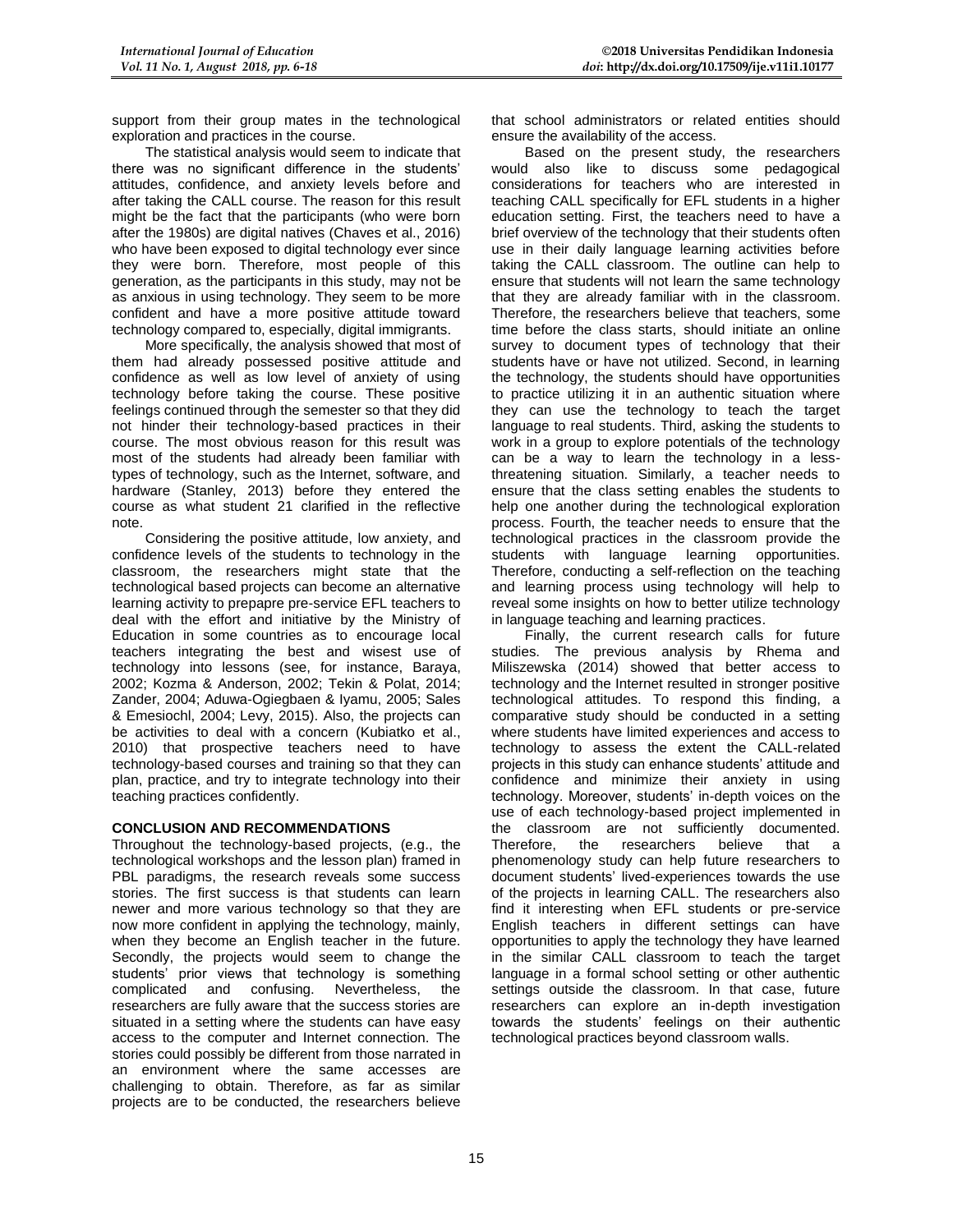# **REFERENCES**

- ABCya.com, L.L.C. (2017). *Parents & teachers*. Retrieved <http://www.abcya.com/teachers.htm>
- Aduwa-Ogiegbaen, S. E., & Iyamu, E. O. S. (2005). Using information and communication technology in secondary schools in Nigeria:<br>Problems and Prospects. Educational Problems and Prospects. *Educational Technology & Society*, *8*(1), 104-112.
- Amirault, R.J. (2012). Distance learning in the 21st century university: Key issues for leaders and faculty. *The Quartely Review of Distance Education*. *13*(4), 253-265.
- Balta, N., & Duran, M. (2015). Attitudes of students and teachers towards the use of interactive whiteboards in elementary and secondary school classrooms. *TOJET: The Turkish Online Journal of Educational Technology, 14*(2), 15-23.
- Baraya, M.Y. (2002). Technology integration. In Johnston, J., & Barker, L.T. (Eds.). *Assessing the impact of technology in teaching and learning*: *A source book of evaluators*. University of Michigan: Institute for Social Research.
- Baz, E.H. (2016). Attitudes of Turkish EFL student teachers towards technology use. *TOJET: The Turkish Online Journal of Educational Technology. 15*(2), 1-10.
- Bell, S. (2010). Project-based learning for the 21st century: Skills for the future. *The Clearing House*, *83*, 39–43.
- Bharti, P. (2014). Clarisketch: New tool to help you<br>create flipped lessons. EdTechReview. create flipped lessons. *EdTechReview.* Retrieved [http://edtechreview.in/trends](http://edtechreview.in/trends-insights/insights/1629-clarisketch-new-tool-to-help-you-create-flipped-lessons)[insights/insights/1629-clarisketch-new-tool-to](http://edtechreview.in/trends-insights/insights/1629-clarisketch-new-tool-to-help-you-create-flipped-lessons)[help-you-create-flipped-lessons](http://edtechreview.in/trends-insights/insights/1629-clarisketch-new-tool-to-help-you-create-flipped-lessons)
- Bork, A. (1995). Guest editorial: Why has the computer failed in schools and universities? *Journal of Science Education and Technology, 4*(2), 97- 102.
- Budden, D. (2016). *Screencast-O-Matic*. Retrieved May 03, 2016, from [https://iteachu.uaf.edu/online](https://iteachu.uaf.edu/online-training/grow-skills/screencasting/screencast-o-matic/)[training/grow-skills/screencasting/screencast-o](https://iteachu.uaf.edu/online-training/grow-skills/screencasting/screencast-o-matic/)[matic/](https://iteachu.uaf.edu/online-training/grow-skills/screencasting/screencast-o-matic/)
- Chapelle, C.A. (2001). *Computer applications in Second Language Acquisition: Foundations for teaching, testing and research.* Cambridge University Press.
- Chaves, H. V., Maia Filho, O. N., & Melo, A. S. E. (2016) Education in times net generation: How digital immigrants can teach digital natives. *HOLOS, 32*(2), 347-356.
- Cobo, C. (2011). How we use technology in education is more important than which technology we use. *Educational Technology Debate*. Retrieved August 7, 2016, from [http://edutechdebate.org/ict-in-schools/how-we](http://edutechdebate.org/ict-in-schools/how-we-use-technology-in-education-is-more-important-than-which-technology-we-use/)[use-technology-in-education-is-more-important](http://edutechdebate.org/ict-in-schools/how-we-use-technology-in-education-is-more-important-than-which-technology-we-use/)[than-which-technology-we-use/](http://edutechdebate.org/ict-in-schools/how-we-use-technology-in-education-is-more-important-than-which-technology-we-use/)
- Cohen, L., Manion, L., & Morrison, K. (2007). *Research methods in education* (6<sup>th</sup> ed.). Oxon: Routledge.
- Deubel, P. (2007). The great debate: Effectiveness of technology in education. *The Journal.* Retrieved August [https://thejournal.com/articles/2007/11/08/the](https://thejournal.com/articles/2007/11/08/the-great-debate-effectiveness-of-technology-in-education.aspx)[great-debate-effectiveness-of-technology-in](https://thejournal.com/articles/2007/11/08/the-great-debate-effectiveness-of-technology-in-education.aspx)[education.aspx](https://thejournal.com/articles/2007/11/08/the-great-debate-effectiveness-of-technology-in-education.aspx)
- Ditzler, C., Hong, E., & Strudler, N. (2016). How tablets are utilized in the classroom. *JRTE, 48*(3), 181- 193.
- Donahoe, E. (2015). *Screencast-O-Matic*. Retrieved April 27, 2016, from [http://digitalhumanitiesseminar.ua.edu/work/tool](http://digitalhumanitiesseminar.ua.edu/work/tool-reviews/screencast-o-matic/)[reviews/screencast-o-matic/](http://digitalhumanitiesseminar.ua.edu/work/tool-reviews/screencast-o-matic/)
- Ehiobuche, C., & Justus, B. (2016) Digital natives and critical thinking towards an understanding of the role of social media in shaping the essence of critical thinking as a dimension of learning. *Global Education Journal, 2016*(2), 2-46.
- Felder. (2015). *Student-Centered Teaching and Learning*. Retrieved August 20, 2015, from http://www4.ncsu.edu/unity/lockers/users/f/felder/ public/Student-Centered.html
- Gokhale, A.A. (1995). Collaborative learning enhances critical thinking. *Journal of Technology Education*, *7*(1), 22-30.
- Hedge, T. (2000). *Teaching and learning in the language classroom*. Oxford: Oxford University Press.
- Hill, J. (2013). Word hippo online dictionary & vocabulary resource. *The English Blog*. Retrieved June 1, 2017, from [http://www.englishblog.com/2013/10/word-hippo](http://www.englishblog.com/2013/10/word-hippo-online-dictionary-vocabulary-resource.html#.WS-DNpKGNdg)[online-dictionary-vocabulary-resource.html#.WS-](http://www.englishblog.com/2013/10/word-hippo-online-dictionary-vocabulary-resource.html#.WS-DNpKGNdg)[DNpKGNdg](http://www.englishblog.com/2013/10/word-hippo-online-dictionary-vocabulary-resource.html#.WS-DNpKGNdg)
- Humble-Thaden, M., B. (2011) Student reflective perceptions of high school educational cell phone technology usage. *The Journal of Technology*, *37*(1), 10-16.
- Jati, G. (2015). Perspectives on ICT in learning and teaching English in the 21<sup>st</sup> century. Keynote Speech at the 9th FLL International Conference, Salatiga, 9-10 September 2015.
- Javad, K.H., & Leila, A.A. (2015). Attitudes toward using the internet for language learning: A case of Iranian English teachers and learners. *International Journal of Research Studies in Educational Technology*. *4*(1), 63-78.
- Javad, K.H., & Leila, A.A. (2015). Attitudes toward using the internet for language learning: A case of Iranian English teachers and learners. *International Journal of Research Studies in Educational Technology*. *4*(1), 63-78.
- Kementrian Pendidikan Nasional Republik Indonesia. (2012). *Kerangka Kualifikasi Nasional Indonesia*. Retrieved November 21<sup>st</sup>, 2014, from [http://kkni](http://kkni-kemenristekdikti.org/asset/pdf/booklet_kkni-i.pdf)[kemenristekdikti.org/asset/pdf/booklet\\_kkni-i.pdf](http://kkni-kemenristekdikti.org/asset/pdf/booklet_kkni-i.pdf)
- Kozma, R., & Anderson, R. (2002). Qualitative case studies of innovative pedagogical practices using ICT. *Journal of Computer Assisted Learning*, *18*(4),pp.387-394.
- Kubiatko, M., Usak, M., Yilmaz, K., Tasar, M.F. (2010). A cross-national study of Czech and Turkish